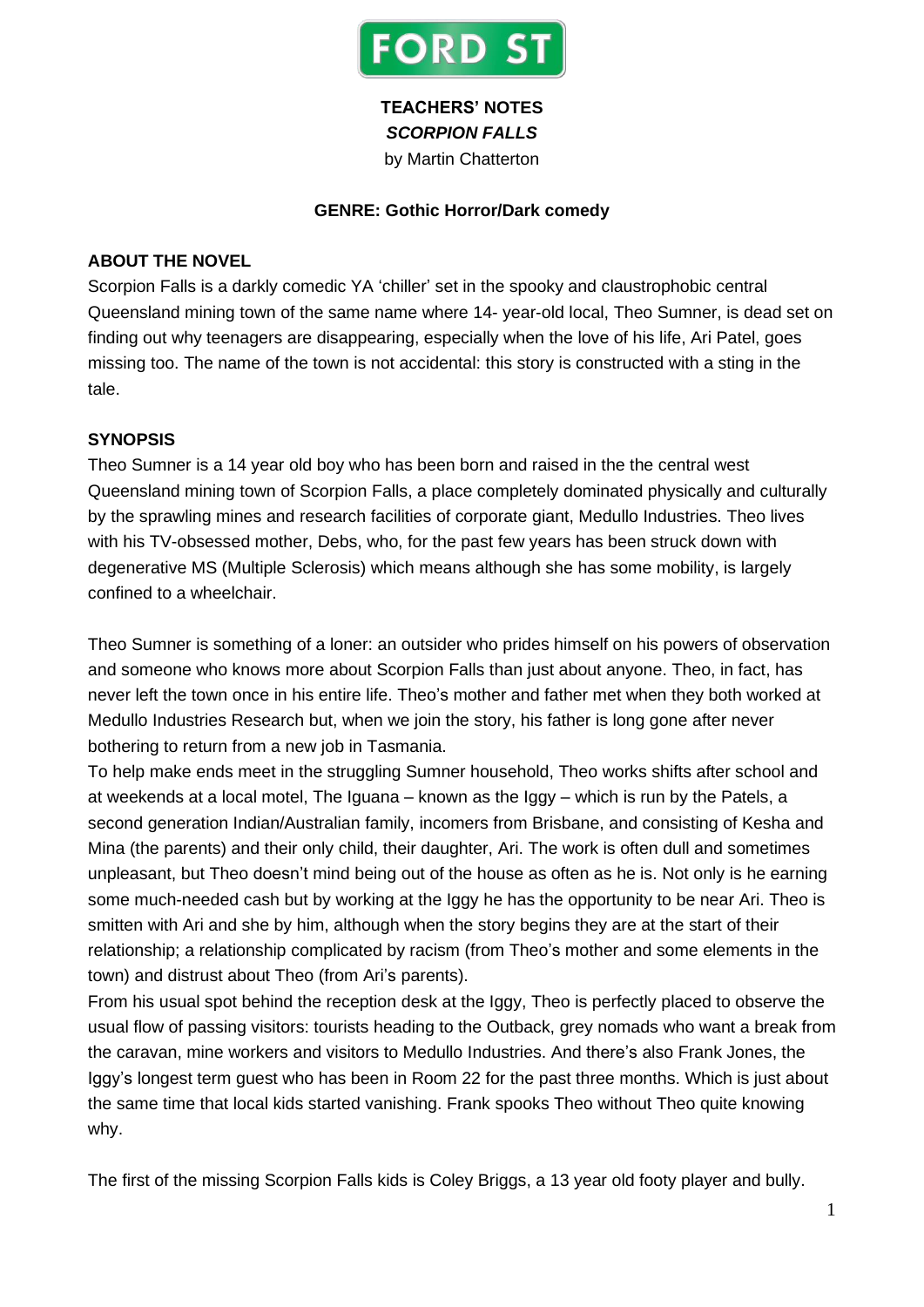## **FORD ST**

Coley Briggs is swiped from outside his house during a rainstorm by a guy in a white van. It's an abduction (albeit with an apparently willing Coley Briggs) and it's witnessed by Theo Sumner. No sooner has Theo seen Coley taken than he reappears behind him, professing ignorance of any white van or abduction. But Theo knows what he's seen.

He confides what he's seen to Ari but discussion of that is displaced when Theo witnesses Frank Jones being picked up at the Iggy by the same white van who 'took' Coley Briggs. Itching to discuss this development with Ari, but unable to do so due to Ari's strict parents, Theo has to wait until the next day at school. Before he can do that however, he sees an older student, Lina Lanchester acting suspiciously in a maintenance cupboard at school. Theo follows Lina into the cupboard only to find she has vanished into thin air. What follows is a series of increasingly strange events which, as Theo looks for answers, draws him deep inside the Medullo Industries mines and Institute. His investigations reveal secrets about the murky underbelly of Scorpion Falls and a shocking nightmare encounter with the truth.

## **ABOUT THIS GUIDE**

These notes are not intended to be comprehensive. They touch on some of the more important themes and ideas contained in the book and are intended to help your students' understanding of *Scorpion Falls*. The notes do contain plot spoilers!

## **ABOUT THE AUTHOR**

British/Australian writer, illustrator, performer and producer, **Martin Chatterton,** has been working as a multi- disciplined creative at the highest level in the UK, US and Australia for many years, primarily for mainstream producers and publishers including Penguin Random House, Scholastic, Walker Books, Oxford University Press, Hachette, Simon & Schuster, Macmillan, Harper Collins, Transworld, Egmont Books and the BBC. He has written more than 40 books across a wide range of ages and genres and has illustrated well over a hundred, including books with Michael Rosen, Julia Donaldson, Antony Horowitz, Roger McGough and Alexander McCall Smith. His work has been translated into fifteen languages. Recently shortlisted for both the Prime Minister's Literary Awards and the NSW Premier's Literary Awards, Martin works across a wide range of ages, as well as writing crime fiction, screenplays, and producing animated children's content in his role as partner in UK- based media/IP company, Hungry Head Productions.

Recent work has included co-writing (and illustrating) titles in the globally successful *Middle School* series with James Patterson for Penguin Random House as well as a crime novel with the same writer; writing and illustrating *Winter of the White Bear*, an anti- slavery picture book derived from his PhD on the subject which was shortlisted for the 2020 Prime Minister's Literary Awards and the NSW Premier's Literary Awards 2021. *Winter of the White Bear* is currently in pre-production as an animated feature film with BAFTA -winning Blue Zoo Animation (UK) following funding from the British Film Institute. Other work includes *The Tell*, a YA thriller for Penguin Random House (2020); *Dragonville*, a four book graphic novel series for Hodder UK's Rising Stars scheme: two titles for Hachette's Reading Planet program, and *Bluenoses,* an animated primary age YouTube series Martin devised and directed, featuring the work of UK poet, Paul Cookson. Martin has also been working alongside Paul on four books including *Football 4 Every 1* (for Macmillan), and *Nail On The Head*, the final book in the Covid Diaries (illustrated with Korky Paul and Chris Riddell).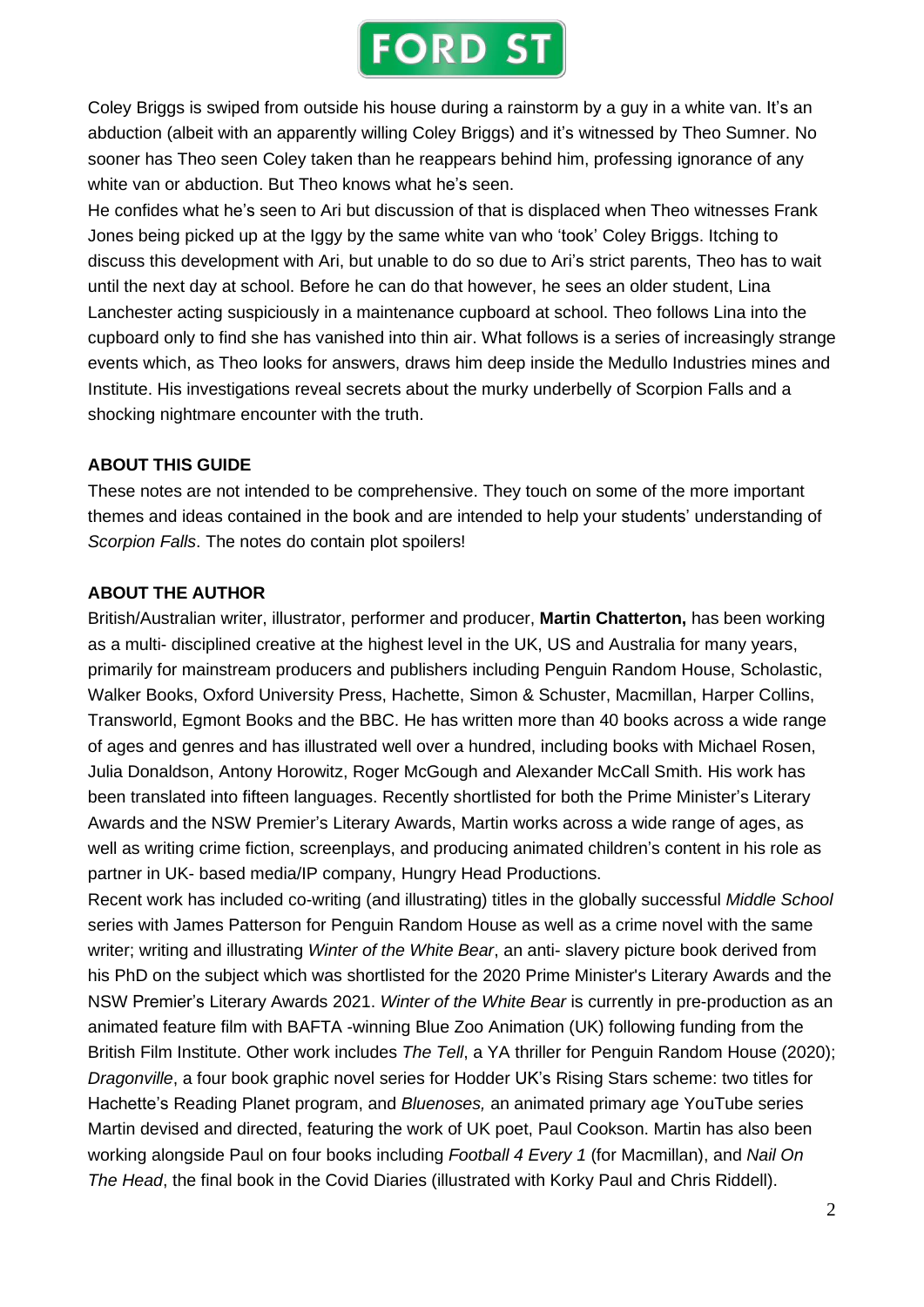

Recent screenwriting/producing projects have included the script for Winter of the White Bear; *Dotty*, a six-part TV drama series co-written by Martin with Brian Viner, picked up for development by Bill Kenwright Film UK in 2020. Martin's crime novel, *A Dark Place To Die*, is in development with Escapade Media/Mam Tor as a UK/Australian 6 x 1 hour drama (as *The Art of Killing*).

#### **THEMES.**

*Scorpion Falls* is a 'Covid novel' in the sense it emerged following a performance tour of Australian schools immediately prior to the pandemic in 2020. One of the last performances took place over a few days in the Queensland mining town of Moranbah and it was that setting which inspired the story. I had been looking for a subject to follow my YA 'crime/coming of age' novel, *The Tell*, and had been kicking around the idea of writing something which appeared to be supernatural (although, as you'll see, in *Scorpion Falls*, that isn't exactly the case). I had written YA books previously – *Michigan Moorcroft* (Scholastic), *The Brain Finds A Leg* (Little Hare), *The Brain Full of Holes* (Little Hare) – which used seemingly supernatural/surreal events to frame a black comedy and wanted to return to that kind of writing after a number of projects in 2019 which didn't have room for that style. I also wanted the novel to 'mean something'. I didn't want it simply to be an exciting page-turner (although that is very much a vital component); I wanted it to have some underlying serious themes. The themes that emerged could be identified as:

**Mortality/Covid Racism Alienation Identity**

#### **1. Mortality/Covid**

This was probably the first 'structural' theme of the novel. Following hard on the beginning of the Covid pandemic, it isn't difficult to see the motivation. As 2020 began to reveal itself as the beginning of a global catastrophe, and large numbers of people perished, it was an obvious subject to look at. Further motivation came from discussions with my daughter who is a neurologist and, at the time of beginning *Scorpion Falls*, was working on both oncology and Covid wards in Sydney. Her harrowing experiences (like those of all health workers) made me want to write a book around that subject again. I'd also, like many people had lost friends and family to cancer and I'd previously researched that subject as preparation for a crime book called *Remission*.

'Mortality' as a theme is something I've written about a number of times in various, usually comedic ways. I'd written three primary age books previously centred on a character called 'Mort' – the French word for 'death' – (*Mort*, *Mortified* and *Mortal Combat*); had written a YA novel in which the central protagonist dies in the opening paragraph (*Michigan Moorcroft);* a five book series (*Bad Dog*) where a dog is on what amounts to 'Death Row' at the city pound; and, of course, my work as a crime writer and screenwriter often (of necessity) involves mortality. For me, without being morbid, this is THE big subject of almost all writing. It could be said that it is our mortality which drives us to create *all* art: the desire to both explain and celebrate our human condition is one that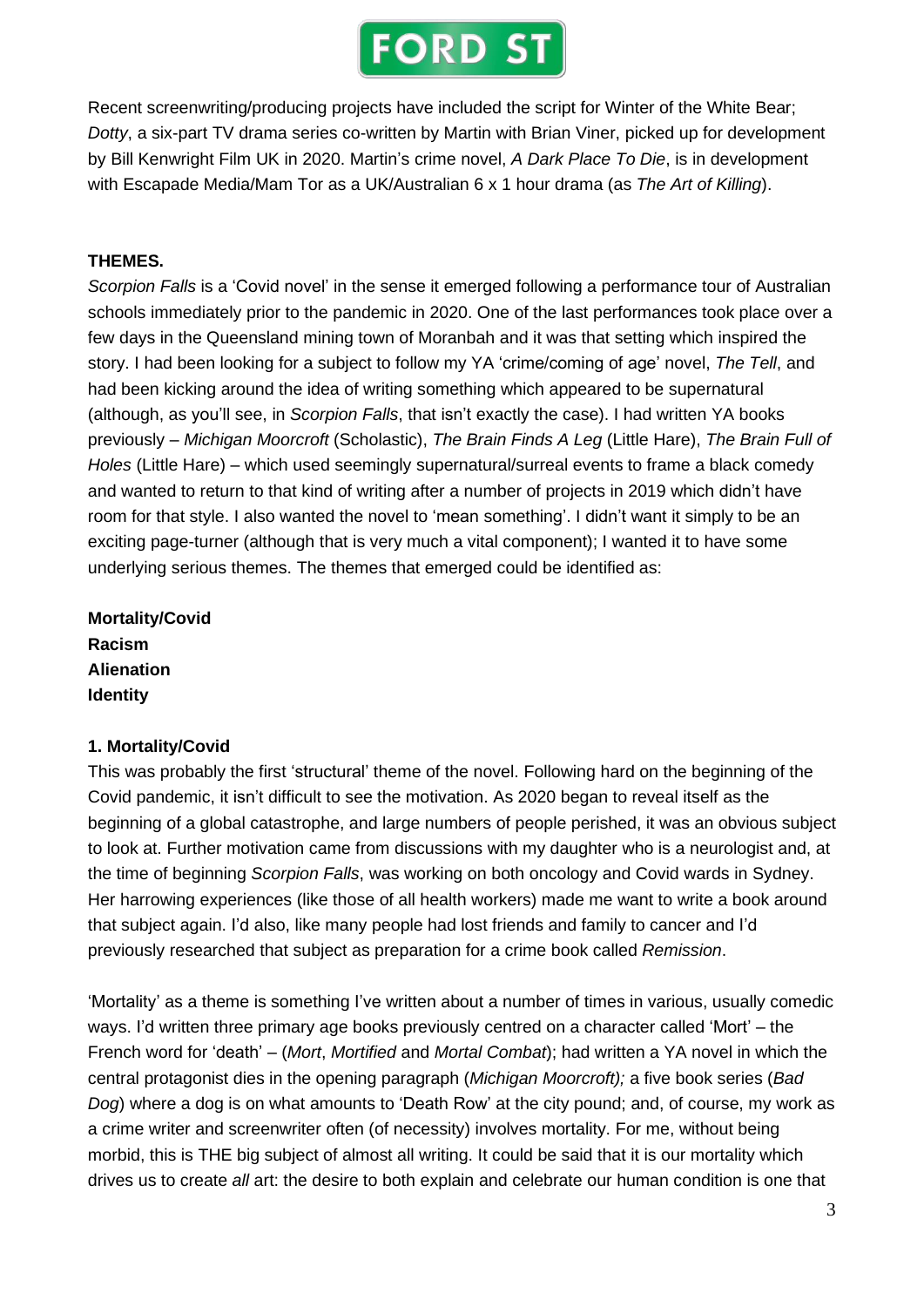

lies at the heart of all creativity (in my view: other opinions are available). But, of course, that theme has to be handled carefully, especially when writing to a specific age group and *Scorpion Falls* (I hope) walks that line with sensitivity. As Sian Cain expressed it in an article on YA fiction dealing with difficult subjects in The Guardian: '*reading about death does not make you want to* die; likewise, reading about suicide does not condone suicide. We can't put an age on the ability to *differentiate between fiction and reality or being better at dealing with emotions: that oversimplifies people. Our fears, triggers and troubles are all so entirely individual that to assume that the whole YA readership is unable to cope healthily with the concept of death is unsubstantiated.'*

### **Potential questions (post reading):**

1. *People often assert that 'there's nothing funny about death' or that it isn't a suitable subject for humour. Can you think of five movies or books which defy those opinions? (cheat answers: Beetlejuice, Bill and Ted's Bogus Journey, Coco, Soul, It's A Wonderful Life, Catch 22 (Joseph Heller), The Loved One (Evelyn Waugh), Warm Bodies (Isaac Marion), Suicide Notes (Michael Thomas Ford) etc)*

2. *What is meant by the term the 'Danse Macabre'?*

3. A eulogy is a tribute given about someone at their funeral and is often a serious celebration of *their life. Some of the best eulogies however, opt for humour. A great example of this is John Cleese's eulogy\* for Graham Chapman (both members of the famous Monty Python comedy team):* <https://www.youtube.com/watch?v=TH3rIMI-pAg> *Write a eulogy for your best friend and see if you can make it both funny and touching.*

*\*contains three swear words* 

### **2. Racism**

The past six years saw what could easily be classified as a global pandemic of racism. We've seen the rise of nationalism and intolerance everywhere. In 2017 I completed my PhD which, to a large degree, was 'about' racism in the sense that it focused on the toxic legacy of slavery in my home town of Liverpool (UK) which had been a primary driver and beneficiary of an aggressive and longlived thirst to profit from that trade. I'd written a novel (*The Last Slave Ship*) and a picture book (*Winter of the White Bear*) which articulated that theme. *Scorpion Falls*, in a smaller, less overt way, continues that aim of keeping the subject in the discussion. There are no revelatory insights into racism in the novel; the thematic use of it as a device is to (a) add a level of drama and conflict and (b) to ensure the subject isn't forgotten or normalised (as has been the case in recent years). Theo's friendship with Ari Patel, who is of Indian heritage, is the central driver of the underlying racism throughout the narrative. And the casual, unthinking racism of Theo's mother is there to provide a point of discussion about the 'sin of ignorance' when it comes to ignoring the past. It's worth pointing out that this subject was emphatically *not* inspired by anything I experienced in Moranbah.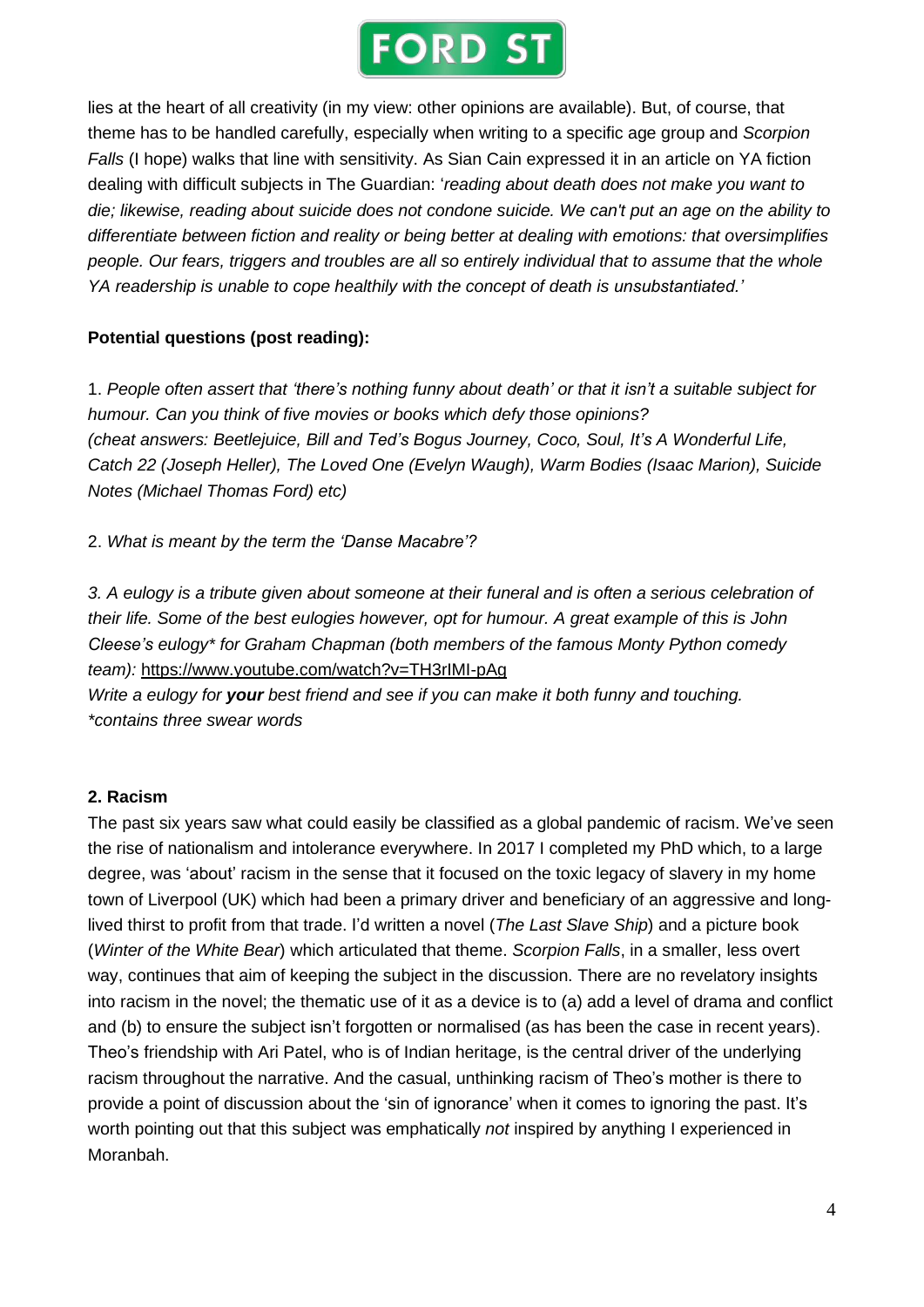

#### **Potential questions (post reading):**

1. *As we see in the book, Theo's mum has some racist ideas. When she is arguing with Theo about Ari being 'a Paki' from Pakistan (although her heritage is actually Indian and the family is from Port Macquarie) she says, 'we're from Australia and people call us Aussies (and we don't mind that)'. What is the key problem with Theo's mum's argument?*

2. *What is the difference between patriotism and xenophobia? Why do you think some people often get them mixed up?*

#### **Alienation**

This is a second 'Covid-related' theme. Australia (and everywhere else) locked down and we were encouraged (or instructed) to 'isolate', to 'maintain social distance' and to wear masks in public and our levels of alienation grew exponentially. As schools closed and home learning/working became the new normal it seemed to me, as a writer, that this was a subject to work with. Writing a book 'about Covid' was not of any interest to me but I did think that examining the corrupting influence of forced alienation was worth looking at; particularly for young people at a particularly tricky developmental inflexion point. I made my protagonist, Theo, a loner but, crucially, gave him a strong friendship with Ari Patel. However, as the events in *Scorpion Falls* unfold, Theo is pushed further and further into isolation – even losing the foundation of his relationship with Ari – until he is utterly alone. The ending of the book apparently puts Theo 'alone' in the sense that he is fighting (literally) the battle of his life solo. However, the reality of his situation is anything but: a team of dedicated professionals, along with a supportive family, are doing everything possible to be with Theo in his darkest moments.

### **Potential questions (post reading):**

1. *What are some of the negative effects alienation can have on society?*

2. During the Covid pandemic what kind of things did you do to lower the effects of alienation? How *successful were they?*

*3. Rutger Breman's recent book,* Humankind: A Hopeful History*, makes the case that the idea that human beings are self-interested is plain wrong. Breman argues that the reason humans became such a successful species is that we are very good at co-operating and thrive when working in harmonious groups. Research the true story of the six Tongan boys shipwrecked in 1965 (which Breman writes about in his book) and discuss.*

#### **Identity**

The question of identity is such a ubiquitous one it features as a theme in almost all narratives. The search for 'who we are' is crucial to most artistic endeavours. In *Scorpion Falls* however, this question takes a more central role. As Theo's reality begins to be stripped away, and the support beams around the identity of the town, its occupants and Theo himself begin to fall away, Theo is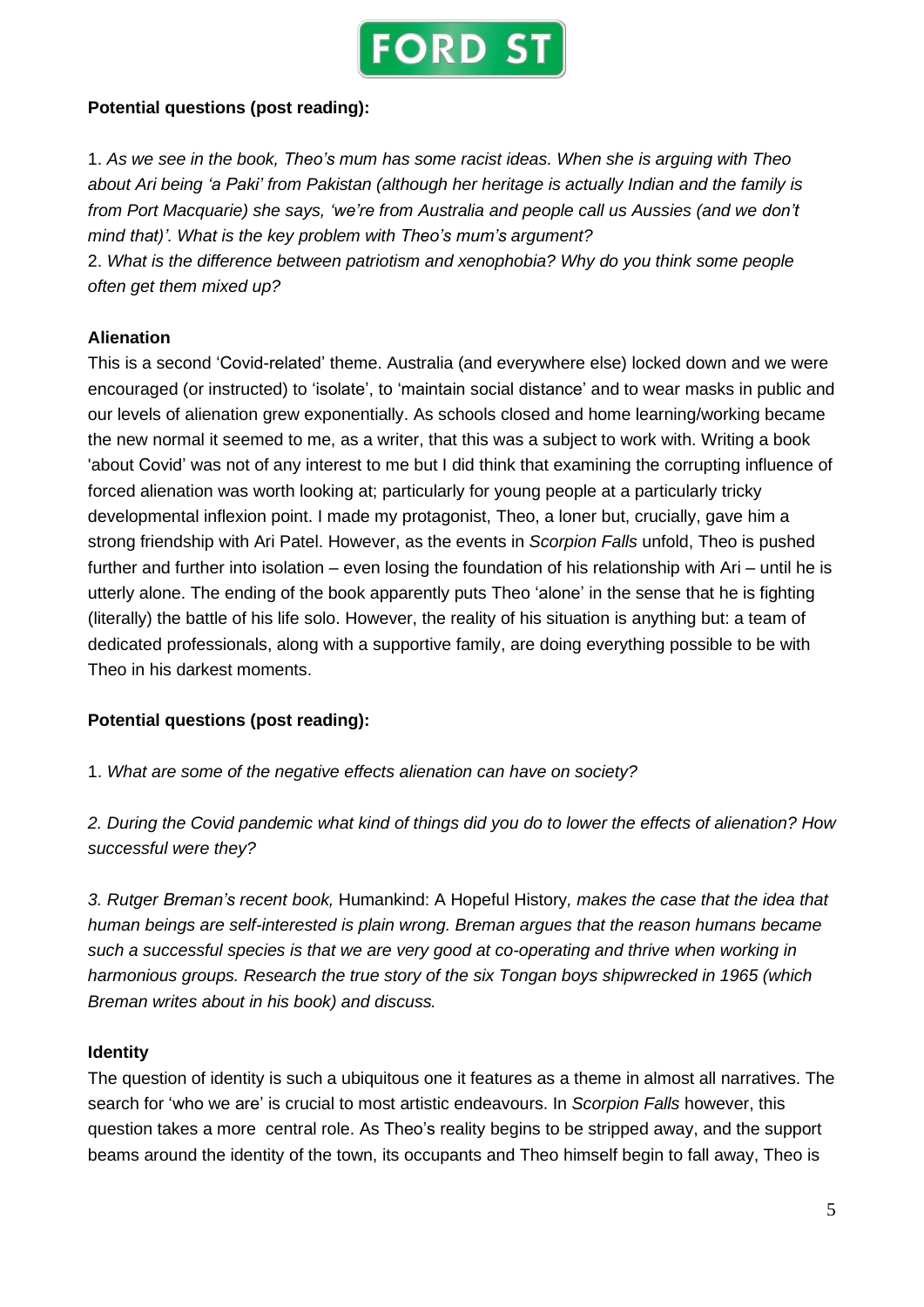

confronted by the seemingly impossible fact that he doesn't exist.

## **Potential questions (post reading):**

1. *One of the biggest shocks in* Scorpion Falls *comes when Theo finds an exact copy of himself in a steel drawer at the Research Institute. Why do you think this would be such a shock?*

## **INFLUENCES**

All creative projects have multiple influences and *Scorpion Falls* is no exception. As *Scorpion Falls* began to take shape (more on that below), several key texts emerged which would have a significant influence on the ingredients of the book. Some of those, like CS Lewis' *The Lion, the Witch and the Wardrobe,* or *The Hitchhiker's Guide to the Galaxy,* are what might be categorised as 'playful' influences in that they are simply referenced in the text rather than forming part of the underlying structure. Lewis Carroll's *Alices Adventures in Wonderland* is an influencing text that deserves a longer discussion, but many of the things that have translated from *Alice* to *Scorpion Falls* (eg: another world underground, increasingly surreal events, a confused protagonist) are covered elsewhere, or are simply stylistic touches. Below are what I think are the three most significant ingredients that helped the novel.

### **Theseus and the Minotaur**

The most obvious clue to this novel being influenced by this particular Greek myth can be seen in my protagonists name (Theo/Theseus) and in the name of Theo's girlfriend, Ari, a shortening of Ariadne, a character in the myth.

The myth is as follows:

Queen Pasiphae gives birth to the Minotaur, a half man – half bull, embarrassing her husband, King Minos who conceals the monster in an underground labyrinth on the island of Crete; a labyrinth too difficult for anyone to escape once inside. After his son, Androgeus is killed by a bull, and a plague descends on his kingdom, King Minos offers seven sacrifices each year to the Minotaur. One of those sacrifices, Theseus, the son of King Aegeus, decides instead to slay the Minotaur. He is helped in this task by Princess Ariadne who, in love with Theseus, gives him a thread which he can use to retrace his steps once he has killed the Minotaur. All seems to have worked but, after losing Ariadne at Naxos, Theseus is so upset he forgets his promise to his father to use white sails on his return to Greece (and thereby signal success). Instead he uses black sails (indicating Theseus' death). A distraught King Aegeus commits suicide by throwing himself into the sea.

The most obvious clue to this novel being influenced by this particular Greek myth can be seen in my protagonists name (Theo/Theseus) and in the name of Theo's girlfriend, Ari, a shortening of Ariadne.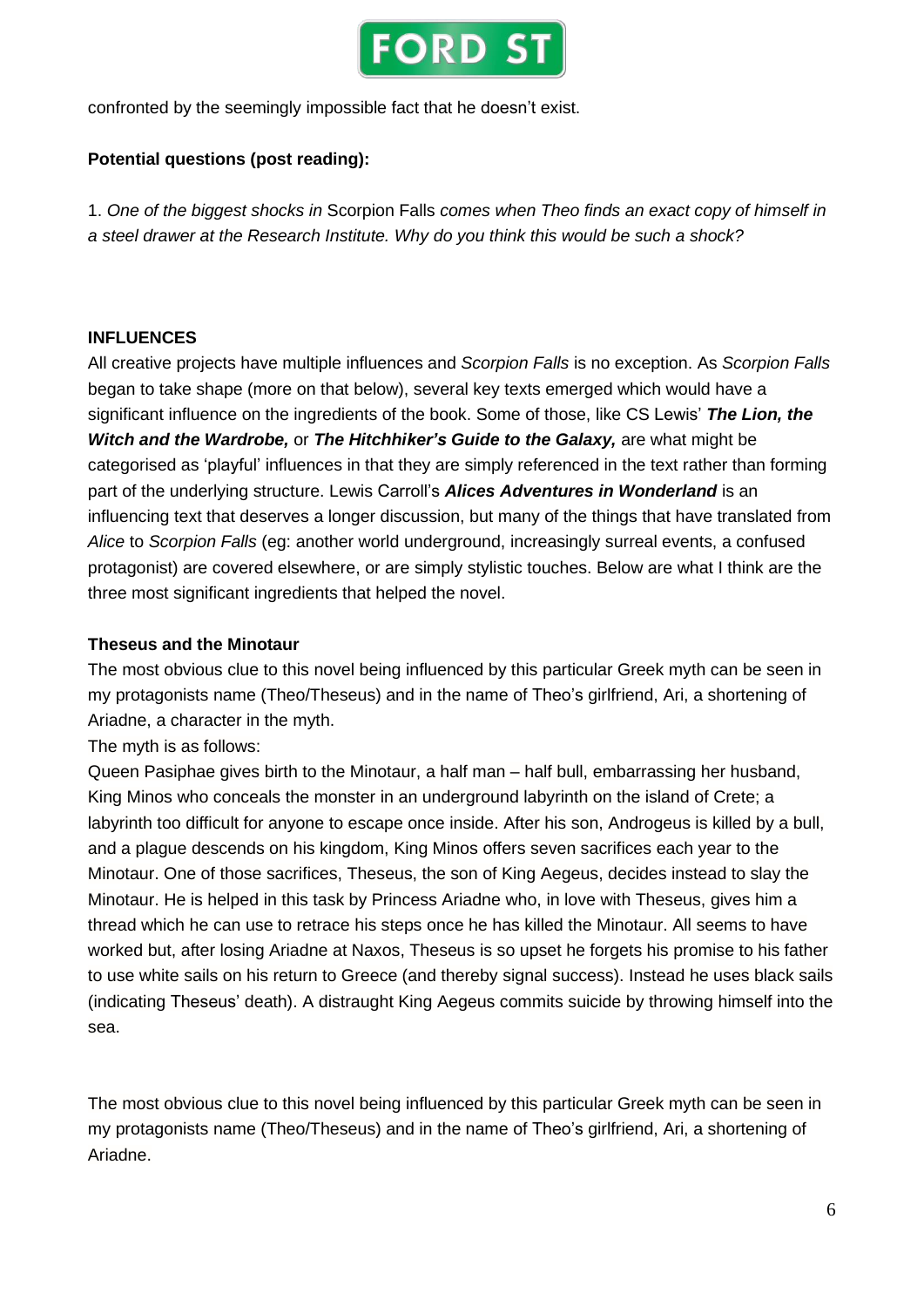## **FORD ST**

Possibly due to being a claustrophobic, I have been fascinated with Theseus and the Minotaur for a long time and have used it previously as a thematic 'skeleton' for two novels: *Underland* (Random House) and *Remission* (Caffeine Nights). The reason for coming back to using Theseus is probably because it works on several levels. There is the literal setting: an underground labyrinth containing a terrible creature, the Minotaur, half-man, half-bull which feeds on sacrificial offerings in the form of young men and women. Secondly, there is the protagonist quest: Theseus must enter the labyrinth unarmed and slay the beast. It doesn't take a great deal of imagination to see that this offers up a terrific metaphorical basis for a story: a hero must overcome overwhelming odds to save the day. In other novels I have used both the literal (underground) setting alongside the metaphorical meaning, and stories with 'simply' the metaphor of a maze. With Scorpion Falls being a mining town, the parallels with the Theseus myth are clear, as is the notion that people enter the labyrinth and disappear. In the case of the original myth there is no secret as to why they disappear: they are served up to placate the Minotaur. In Scorpion Falls, that has been changed to 'people are disappearing'. The labyrinth in *Scorpion Falls* is both literal (the mines and the laboratories of the Institute) and metaphorical (Theo's struggle to understand what's happening and his real-world battle with cancer).

## **Potential questions (post reading):**

1. *We have touched on some of the challenges faced by Theseus. What were some of the others?*

2. The myth of Theseus is often said to be the perfect 'Hero's Journey'. What is meant by the *phrase 'Hero's Journey'?*

*3. What is the difference between a myth and a legend?*

*4. I talked about* Alice's Adventures in Wonderland *being a (secondary) influence. Can you find some things in* Scorpion Falls *that reference* Alice*?*

*5. Claustrophobia is the fear of being confined. It comes from two Latin words: 'phobia' meaning* 'fear' and 'claustro' meaning 'bolt' (as in the bolt on a door). What, loosely speaking, is the opposite *fear called and what other word makes up that phobia?*

### **Romeo & Juliet**

This is a (mostly) straightforward influence on the text in that Theo and Ari's relationship echoes (in part) that of literature's most famous doomed couple. While the fate of Theo and Ari doesn't completely follow that of Shakespeare's Romeo and Juliet, what is the same is their (apparent) devotion to each other in trying circumstances. Technically, where Romeo & Juliet was of particular influence was in the way Shakespeare switched back and forth between tragedy and comedy. As a writer I have used this often in my work: it helps make a difficult subject approachable and Shakespeare was one of the very first writers to use this device. Another technical writing takeaway from the play is how well developed Shakespeare's minor characters are. This is another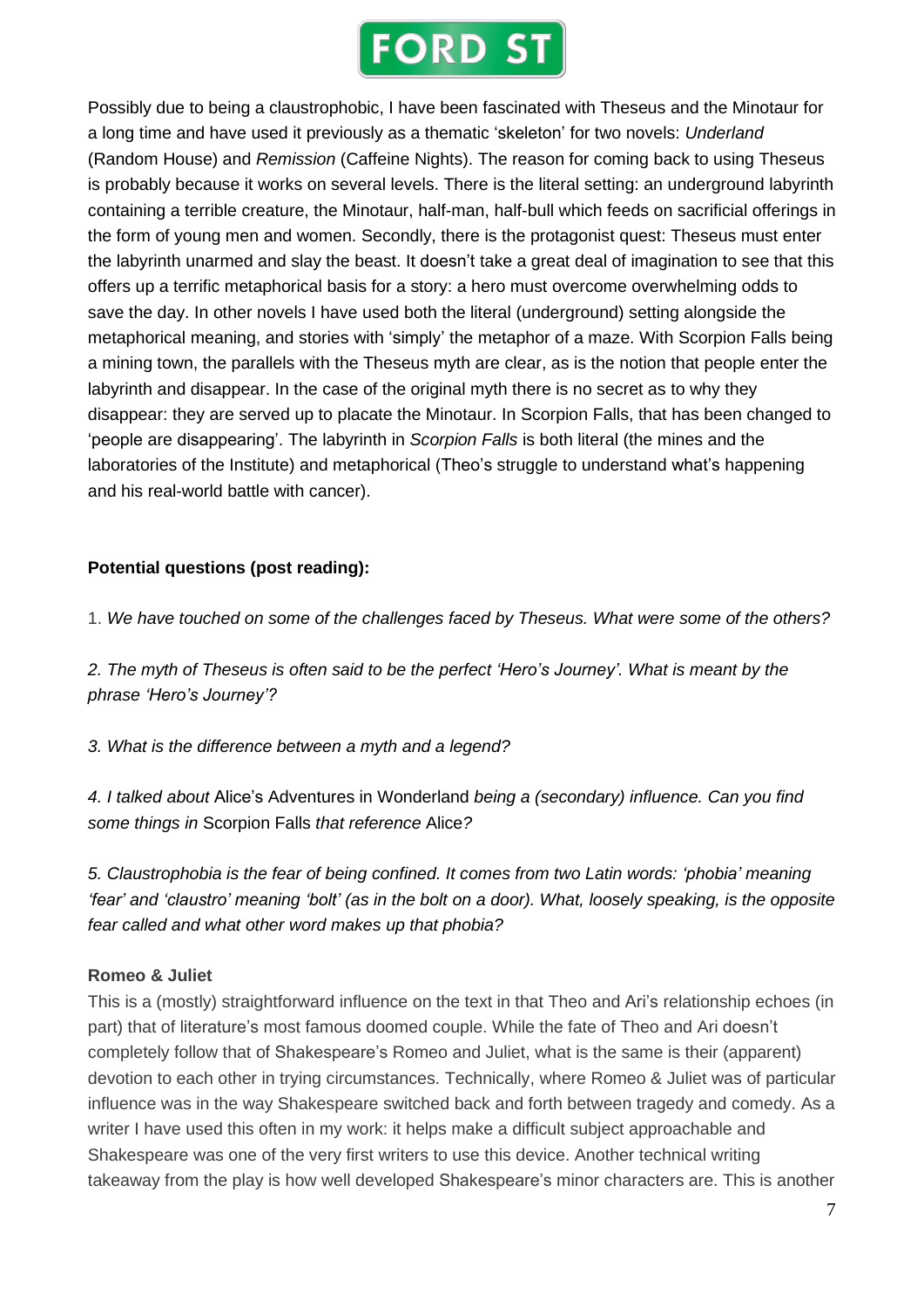

'good habit' to get into. Making supporting characters believable and rich makes the whole novel more complete.

## **Potential questions (post reading):**

1. *Like almost all writers, William Shakespeare was influenced in his own work by other writers. What two particular works are said to have influenced Romeo and Juliet?*

2. In the book. Theo eventually thinks he has discovered Ari is a clone. Why do you think that *would matter if she looks, sounds and behaves in exactly the same way as the real Ari?* Theo and Ari joke about the meaning of life being '42' and that's one of the things that makes Theo *emotional at the end of the book. What novel (and film/TV series) does this come from?*

3. *There is one major difference in the relationship between Theo and Ari and that of Romeo and* Juliet in that, in Scorpion Falls, Theo and Ari survive. Would the story have been better if (as in *Shakespeare's play) both characters died?*

4. Romeo and Juliet *is a tragedy that has comedy elements (as does* Scorpion Falls*). What is the difference between tragedy and comedy?*

## **The Pied Piper of Hamelin**

This legend, of a rat catcher who rids a town called Hamelin in Germany of a plague of rats, is one that gave me nightmares as a small child. In the story, the Pied Piper does as he is asked (gets rid of the rats by playing a 'magic' tune which they follow as he dances them out of Hamelin) but is then cheated out of his money by the townspeople. In revenge, the Pied Piper 'pipes' the children of Hamelin out of the town and into a cave where no-one ever heard of them again.

There are multiple theories about the origin of this folk tale. One background theory that interested me in particular when working on *Scorpion Falls,* was that the origin story reflected some kind of natural disaster (such as disease, flood or famine) occurring at that time, and that the piper represented the Grim Reaper. Like I say, the stuff of nightmares. And, perhaps, of Covid.

### **Potential questions (post reading):**

- 1. *To what does the 'Pied' part of the Pied Piper refer?*
- *2. What is a folk tale?*
- 3. *Why do you think folk tales were so important to people?*
- 4. *Can you think of any modern day stories/urban myths that might be classed as a folk tale?*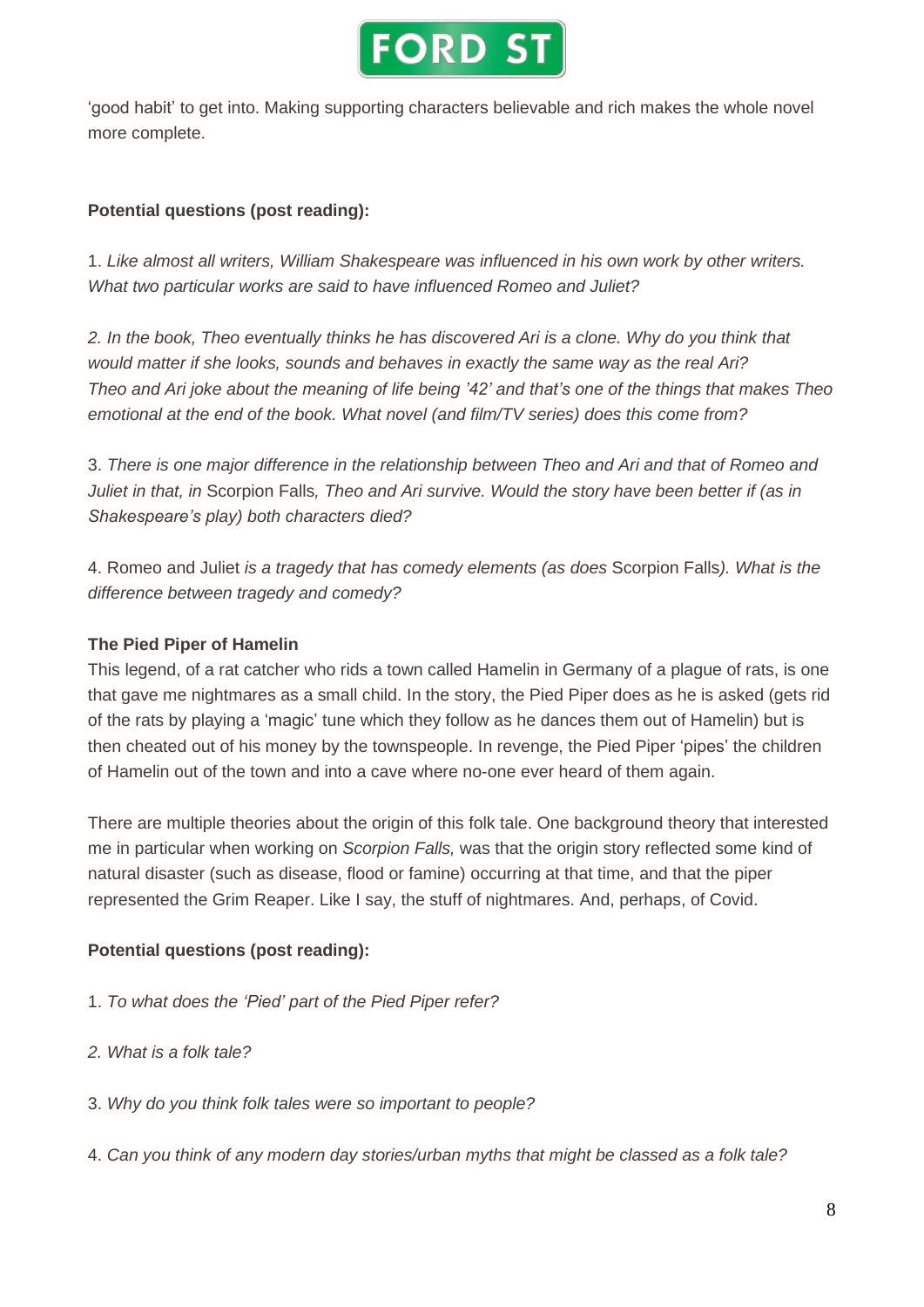

#### **RESEARCH/PREPARATION**

### **COMING OF AGE NOVELS**

I deliberately set out to make *Scorpion Falls* feel like some of the timeless 'coming of age' novels I read as a teenager, partly because I enjoyed writing this way in *The Tell,* and partly because they were important to me as a teenager. The three I particularly focused on – S.E. Hinton's *The Outsiders*, *The Catcher in the Rye* by J. D. Salinger and *To Kill a Mockingbird* by Harper Lee – are all fantastic books which have stood the test of time, sold millions and still feel in many ways like they are contemporary. They are also all told in the first person, which is a technique I often use.



#### **Potential questions:**

- 1*. What is meant by the phrase 'a coming of age novel'?*
- 2. Write a review of your favourite coming of age novel. Tell us why it is important to you.

#### **GOTHIC HORROR**

Scorpion Falls probably sits somewhere in the Gothic Horror genre. I've made a film discussing Gothic Horror as a genre and you can access that here: **<https://vimeo.com/720979214>**

#### **MOOD BOARD/MOOD FILM**

*Note: the information below is also contained in the 'Gothic Horror' talk detailed above.*

The last element that I think could be of interest to the students concerns the 'how' of I put the